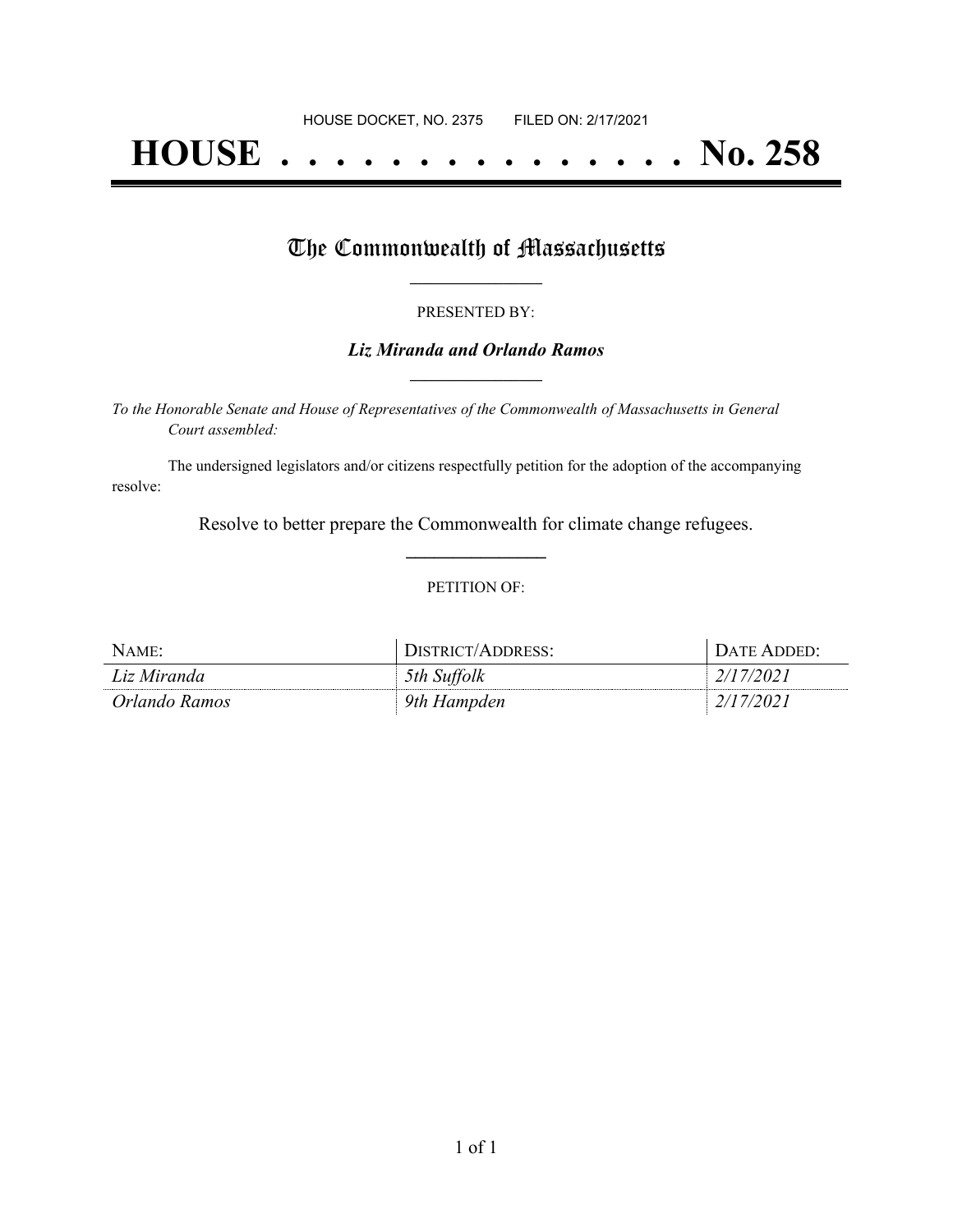# HOUSE DOCKET, NO. 2375 FILED ON: 2/17/2021 **HOUSE . . . . . . . . . . . . . . . No. 258**

By Representatives Miranda of Boston and Ramos of Springfield, a petition (accompanied by resolve, House, No. 258) of Liz Miranda and Orlando Ramos relative to establishing a special commission supported by the Department of Health and Human Services to better prepare the Commonwealth for climate change refugees. Children, Families and Persons with Disabilities.

## [SIMILAR MATTER FILED IN PREVIOUS SESSION SEE HOUSE, NO. *4494* OF 2019-2020.]

## The Commonwealth of Massachusetts

**In the One Hundred and Ninety-Second General Court (2021-2022) \_\_\_\_\_\_\_\_\_\_\_\_\_\_\_**

**\_\_\_\_\_\_\_\_\_\_\_\_\_\_\_**

Resolve to better prepare the Commonwealth for climate change refugees.

 Resolved, SECTION 1. (a) The commission for climate refugees is hereby established to evaluate the commonwealth's coordination with municipalities, school districts, and between departments and agencies of the commonwealth, due to the influx of displaced persons from Puerto Rico following Hurricane Maria and to advise executive agencies and the general court on how to better prepare for the influx and welfare of climate change refugees in the future. "Climate change refugees" shall be defined as individuals who have to leave their domicile due to either sudden on-set disasters or slow on-set degradation of their natural environments related to at least one of the following impacts of climate change: flooding, extreme weather events, sea-level rise, and droughts.

10 (b) The commission shall consist of up to 13 members, including a chair. The secretary of 11 the executive office of health and human services or their designee, the secretary of the executive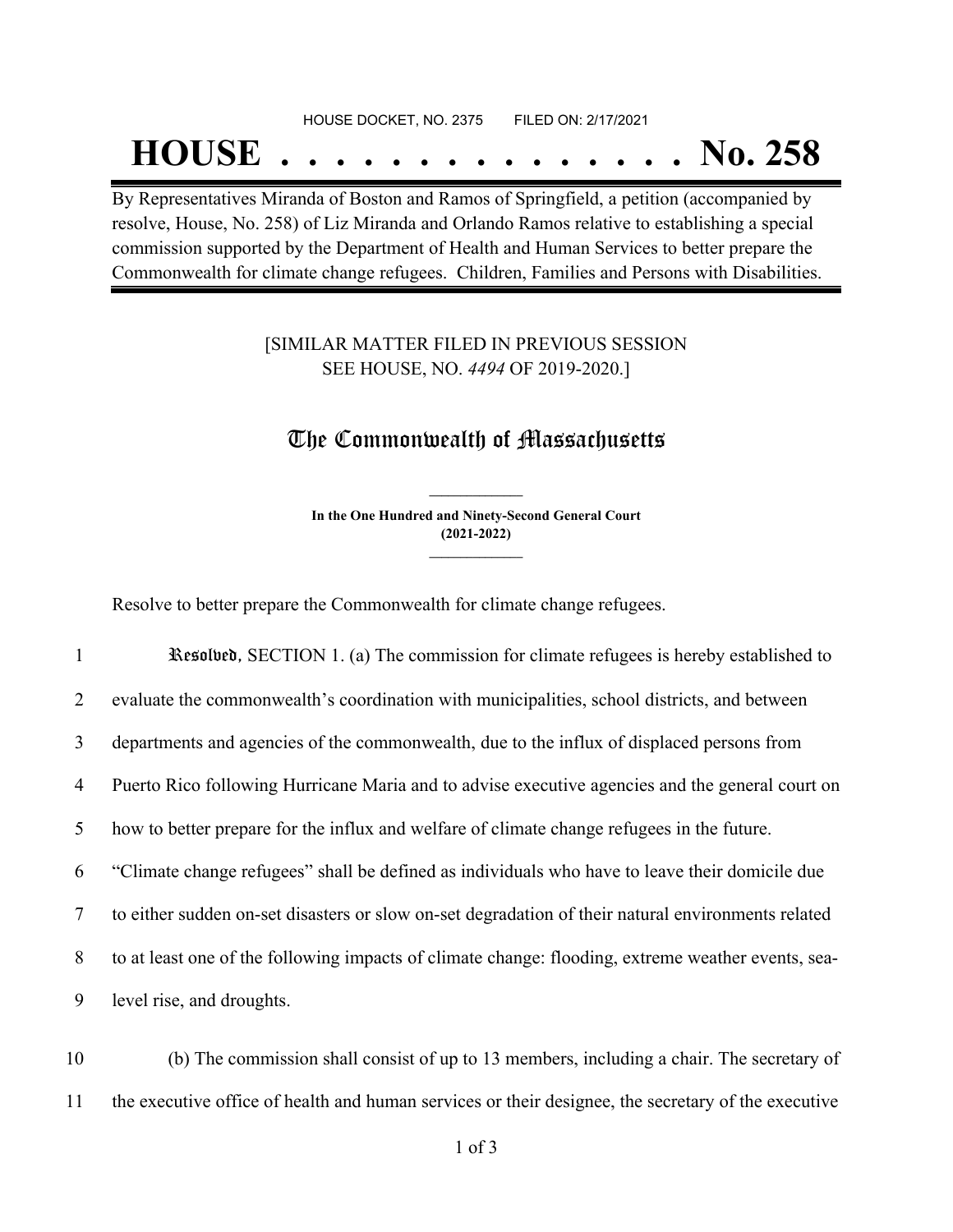office on education or their designee, who shall serve as co-chairs, the undersecretary of the department of housing and community development or their designee, the director of the Massachusetts emergency management agency or their designee, and the commissioner of the department of children and families shall each serve as members on the commission ex officio.

 Each of the remaining 8 members shall be appointed by the governor and shall include three members all of whom are superintendents of school districts in municipalities that enrolled climate refugees from Puerto Rico following Hurricane Maria. The remaining four members shall have expertise in one or more of the following areas: public and affordable housing, federal immigration law and regulation, and emergency management. Each member, including the chair, shall serve without compensation and in an advisory capacity until the report referenced in section six is delivered, whereupon the commission shall disband.

 (c) The commission shall, at a minimum, investigate the following topics: (i) the commonwealth's coordination and efforts following Hurricane Maria to provide, or assist climate refugees in obtaining adequate housing, healthcare, education, transfer of professional licensure and workforce development training; (ii) which department or agency of the commonwealth should be designated with oversight authority over the coordination and provision of housing, healthcare, education, professional licensure and workforce development to climate change refugees; (iii) sources of funding for housing, healthcare, education, and workforce development of climate change refugees; (iv) enrollment of climate change refugees in primary and secondary school; (v) identify existing legal and regulatory barriers to establishing a lead department or agency, and (vi) developing a policy for the commonwealth's intake of climate change refugees, taking into consideration existing federal immigration laws and regulations, affordable and public housing laws and regulations, and existing laws and

of 3